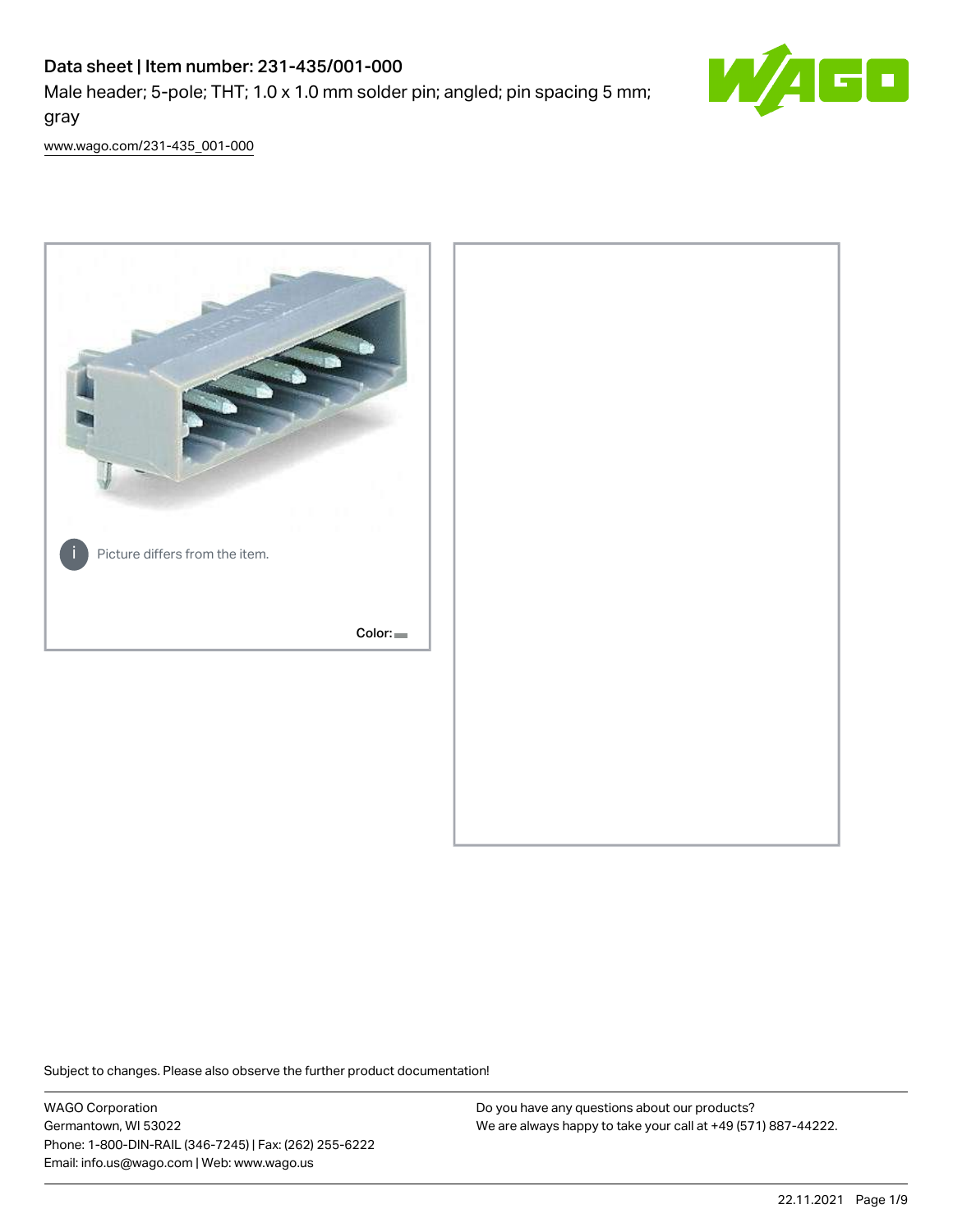



```
L = (pole no. -1) x pin spacing +8.2 mm
```
 $L_1 = L + 5$  mm

```
L_2 = L_1 + 7.4 mm
```
#### Item description

- Horizontal or vertical PCB mounting via straight or angled solder pins  $\blacksquare$
- $\blacksquare$ Pin cross-section: 1 x 1 mm
- $\blacksquare$ With coding fingers

Subject to changes. Please also observe the further product documentation! Data

WAGO Corporation Germantown, WI 53022 Phone: 1-800-DIN-RAIL (346-7245) | Fax: (262) 255-6222 Email: info.us@wago.com | Web: www.wago.us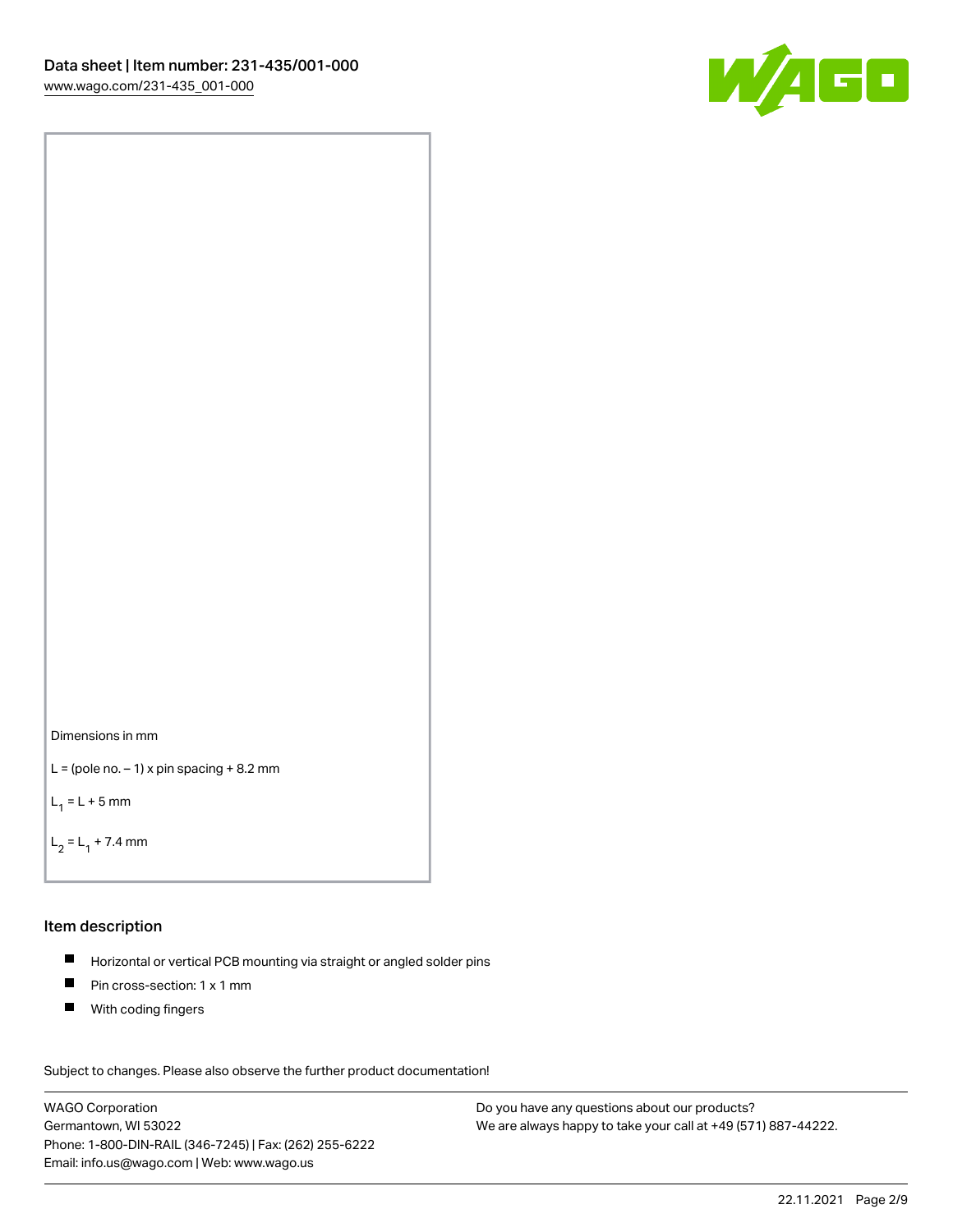

# Data Notes

| Safety information 1 | The <i>MCS – MULTI CONNECTION SYSTEM</i> includes connectors<br>without breaking capacity in accordance with DIN EN 61984. When<br>used as intended, these connectors must not be connected<br>/disconnected when live or under load. The circuit design should<br>ensure header pins, which can be touched, are not live when<br>unmated. |
|----------------------|--------------------------------------------------------------------------------------------------------------------------------------------------------------------------------------------------------------------------------------------------------------------------------------------------------------------------------------------|
| Variants:            | Other pole numbers<br>3.8 mm pin projection for male headers with straight solder pins<br>Gold-plated or partially gold-plated contact surfaces<br>Other versions (or variants) can be requested from WAGO Sales or<br>configured at https://configurator.wago.com/                                                                        |

# Electrical data

# IEC Approvals

| Ratings per                 | IEC/EN 60664-1                                                        |
|-----------------------------|-----------------------------------------------------------------------|
| Rated voltage (III / 3)     | 320 V                                                                 |
| Rated surge voltage (III/3) | 4 <sub>k</sub> V                                                      |
| Rated voltage (III/2)       | 320 V                                                                 |
| Rated surge voltage (III/2) | 4 <sub>k</sub> V                                                      |
| Nominal voltage (II/2)      | 630 V                                                                 |
| Rated surge voltage (II/2)  | 4 <sub>k</sub> V                                                      |
| Rated current               | 12A                                                                   |
| Legend (ratings)            | $(III / 2)$ $\triangle$ Overvoltage category III / Pollution degree 2 |

# UL Approvals

| Approvals per                  | UL 1059 |
|--------------------------------|---------|
| Rated voltage UL (Use Group B) | 300 V   |
| Rated current UL (Use Group B) | 10 A    |
| Rated voltage UL (Use Group D) | 300 V   |
| Rated current UL (Use Group D) | 10 A    |

### Ratings per UL

| Rated voltage UL 1977 | 600 V |
|-----------------------|-------|
| Rated current UL 1977 | 10 A  |

| <b>WAGO Corporation</b>                                | Do you have any questions about our products?                 |
|--------------------------------------------------------|---------------------------------------------------------------|
| Germantown, WI 53022                                   | We are always happy to take your call at +49 (571) 887-44222. |
| Phone: 1-800-DIN-RAIL (346-7245)   Fax: (262) 255-6222 |                                                               |
| Email: info.us@wago.com   Web: www.wago.us             |                                                               |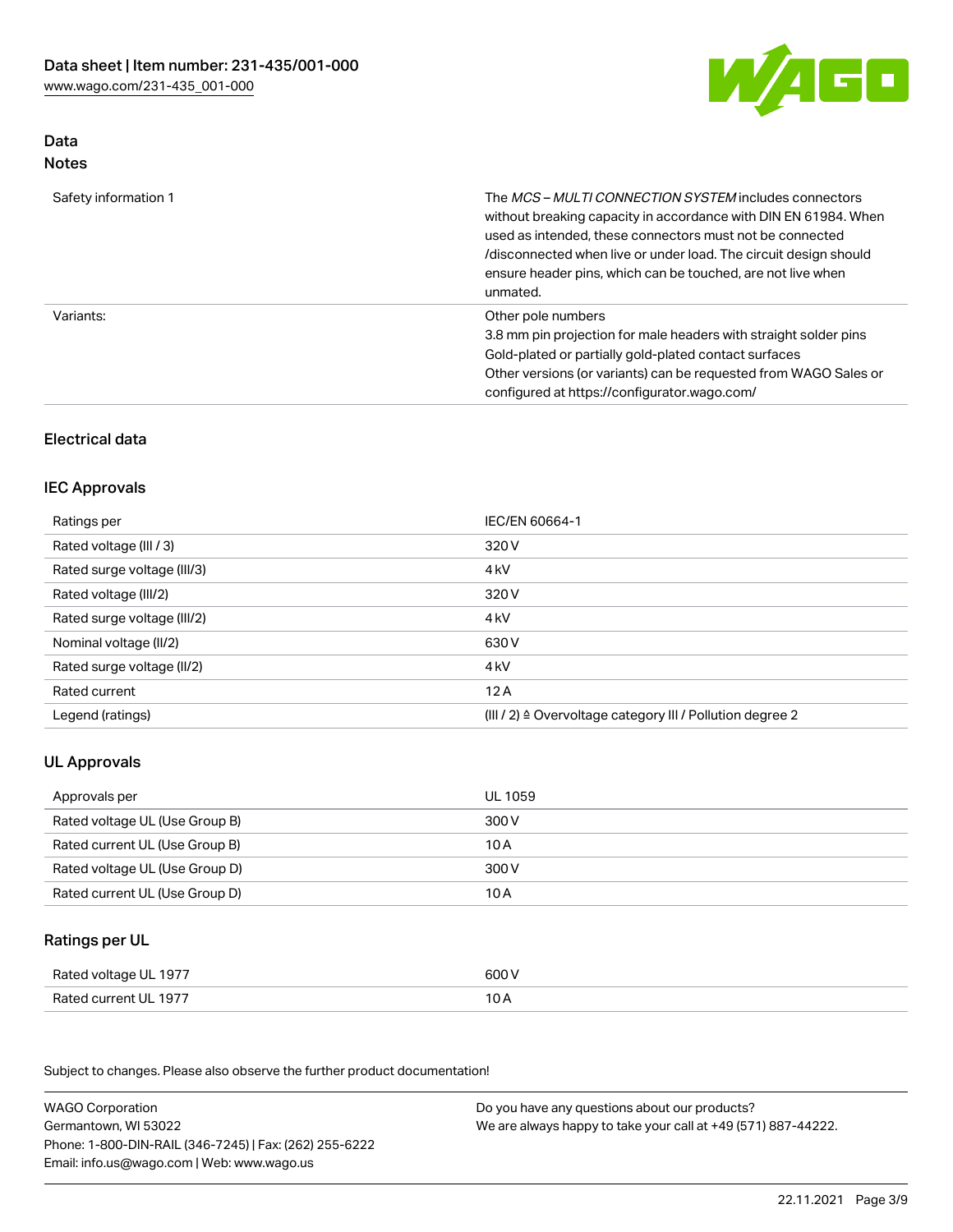

# CSA Approvals

| Approvals per                   | CSA   |
|---------------------------------|-------|
| Rated voltage CSA (Use Group B) | 300 V |
| Rated current CSA (Use Group B) | 10 A  |
| Rated voltage CSA (Use Group D) | 300 V |
| Rated current CSA (Use Group D) | 10 A  |

# Connection data

| Total number of potentials |  |
|----------------------------|--|
| Number of connection types |  |
| Number of levels           |  |

#### Connection 1

| Number of poles |  |
|-----------------|--|
|                 |  |

# Physical data

| Pin spacing                          | 5 mm / 0.197 inch   |
|--------------------------------------|---------------------|
| Width                                | 28.2 mm / 1.11 inch |
| Height                               | 12.2 mm / 0.48 inch |
| Height from the surface              | 8.4 mm / 0.331 inch |
| Depth                                | 12 mm / 0.472 inch  |
| Solder pin length                    | 3.8 <sub>mm</sub>   |
| Solder pin dimensions                | $1 \times 1$ mm     |
| Drilled hole diameter with tolerance | $1.4$ $(+0.1)$ mm   |

# Plug-in connection

| Contact type (pluggable connector) | Male connector/plug |
|------------------------------------|---------------------|
| Connector (connection type)        | for PCB             |
| Mismating protection               | No                  |
| Mating direction to the PCB        | 0°                  |
| Locking of plug-in connection      | Without             |

### PCB contact

| <b>PCB Contact</b>     | <b>THT</b>                               |
|------------------------|------------------------------------------|
| Solder pin arrangement | over the entire male connector (in-line) |

| <b>WAGO Corporation</b>                                | Do you have any questions about our products?                 |
|--------------------------------------------------------|---------------------------------------------------------------|
| Germantown, WI 53022                                   | We are always happy to take your call at +49 (571) 887-44222. |
| Phone: 1-800-DIN-RAIL (346-7245)   Fax: (262) 255-6222 |                                                               |
| Email: info.us@wago.com   Web: www.wago.us             |                                                               |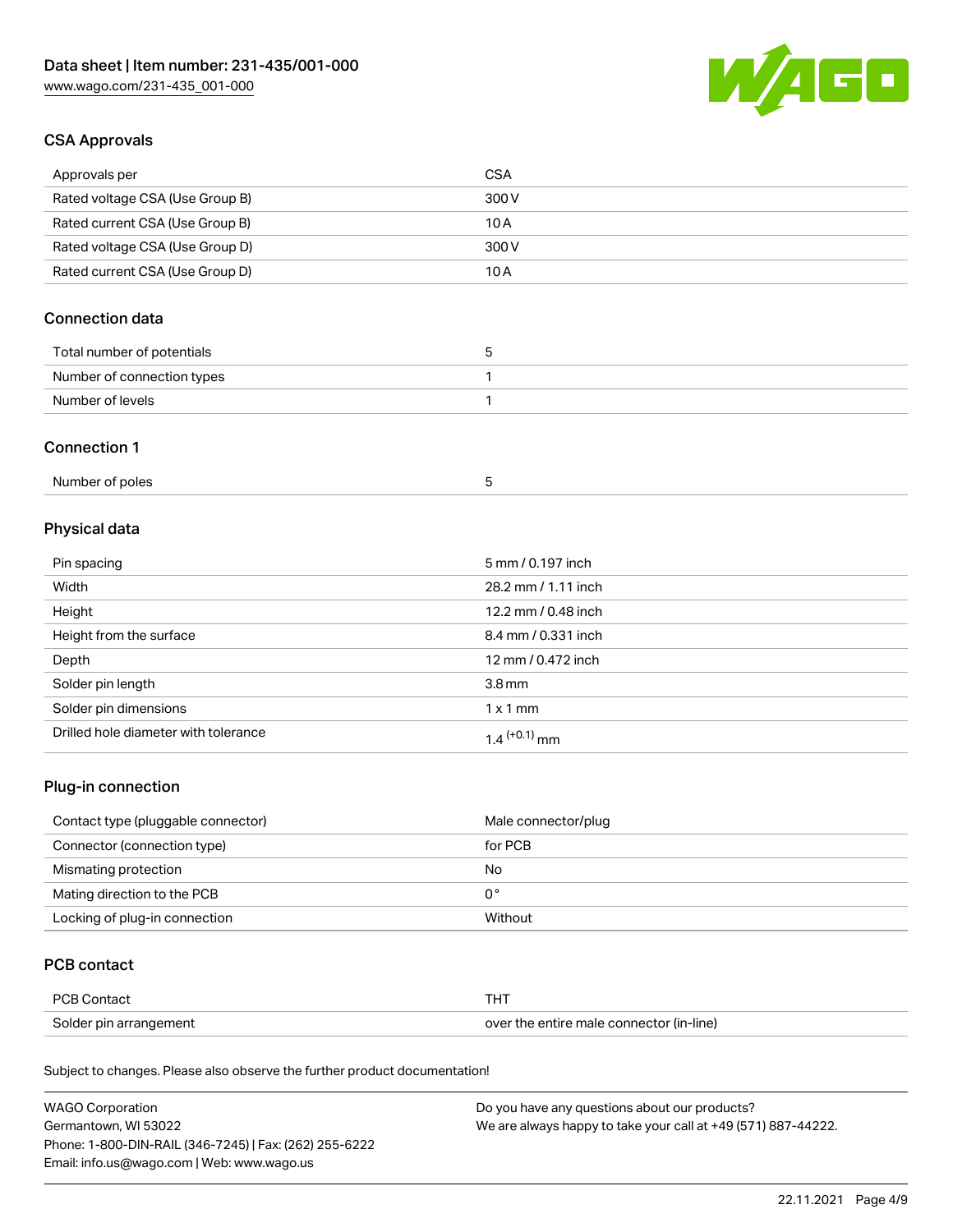

Number of solder pins per potential 1

#### Material data

| Color                       | gray                                  |
|-----------------------------|---------------------------------------|
| Material group              |                                       |
| Insulation material         | Polyamide (PA66)                      |
| Flammability class per UL94 | V <sub>0</sub>                        |
| Contact material            | Electrolytic copper $(E_{\text{Cl}})$ |
| Contact plating             | tin-plated                            |
| Fire load                   | 0.032 MJ                              |
| Weight                      | 1.7 <sub>g</sub>                      |

#### Environmental requirements

Limit temperature range  $-60... +100$  °C

#### Commercial data

| Product Group         | 3 (Multi Conn. System) |
|-----------------------|------------------------|
| PU (SPU)              | 200 Stück              |
| Packaging type        | box                    |
| Country of origin     | PL                     |
| <b>GTIN</b>           | 4044918866170          |
| Customs tariff number | 8536694040             |

### Approvals / Certificates

#### Country specific Approvals

| Logo | Approval                               | <b>Additional Approval Text</b> | Certificate<br>name |
|------|----------------------------------------|---------------------------------|---------------------|
|      | CВ<br><b>DEKRA Certification B.V.</b>  | IEC 61984                       | NL-39756            |
|      | <b>CSA</b><br>DEKRA Certification B.V. | C <sub>22.2</sub>               | LR 18677-<br>25     |

#### Ship Approvals

|      | <b>ABS</b> |                          | 19-  |
|------|------------|--------------------------|------|
| LOQO | Approval   | Additional Approval Text | name |
|      |            |                          |      |

| <b>WAGO Corporation</b>                                | Do you have any questions about our products?                 |
|--------------------------------------------------------|---------------------------------------------------------------|
| Germantown. WI 53022                                   | We are always happy to take your call at +49 (571) 887-44222. |
| Phone: 1-800-DIN-RAIL (346-7245)   Fax: (262) 255-6222 |                                                               |
| Email: info.us@wago.com   Web: www.wago.us             |                                                               |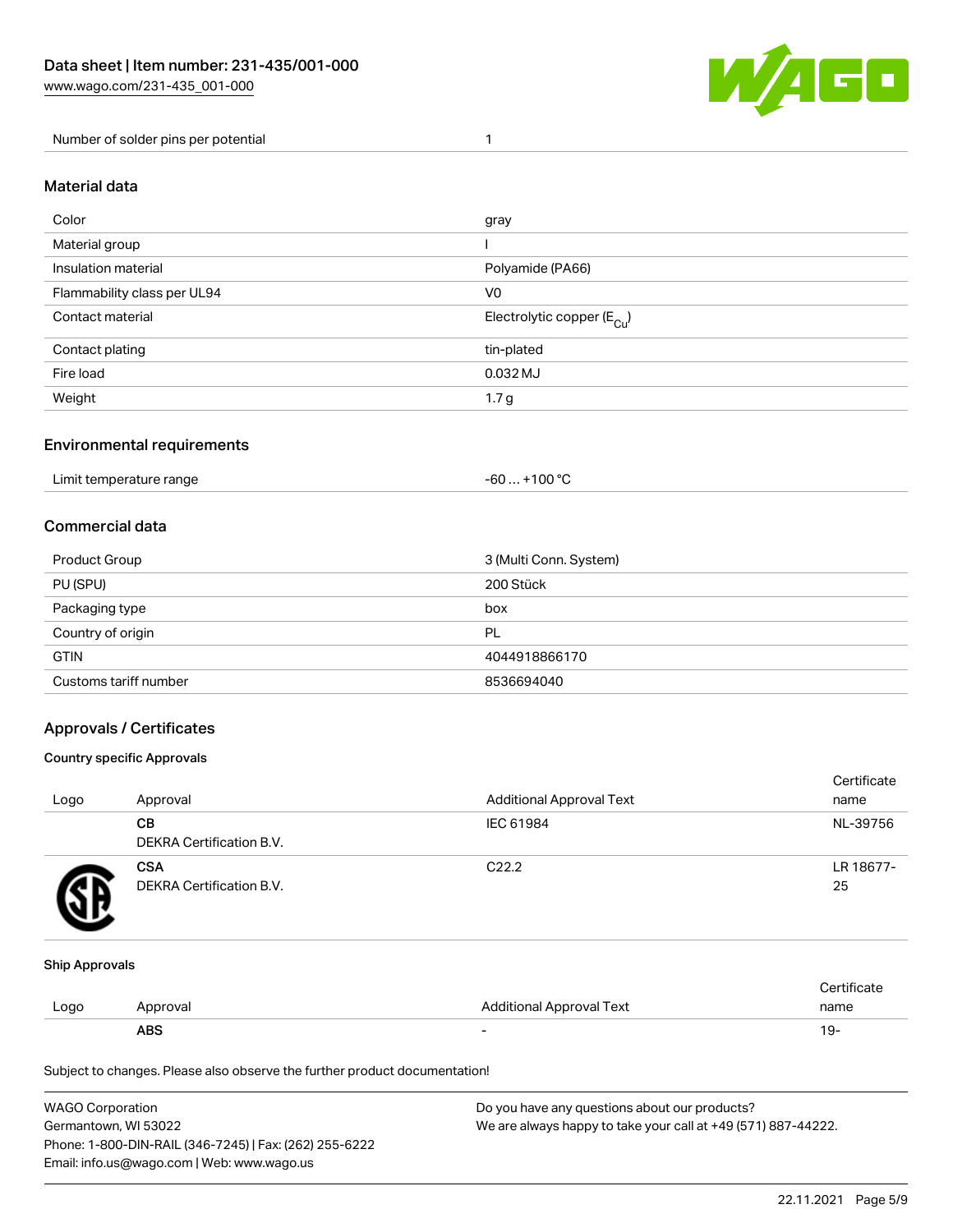

PDA

American Bureau of Shipping National American Bureau of Shipping National American Bureau of Shipping National American Bureau of Shipping National American Bureau of Shipping National American Bureau of Shipping National

| RONED                  |                                        |                          |            |
|------------------------|----------------------------------------|--------------------------|------------|
|                        | BV                                     | IEC 60998                | 11915/D0   |
| \$                     | Bureau Veritas S.A.                    |                          | <b>BV</b>  |
| U N E A U<br>E RITA SS |                                        |                          |            |
|                        | <b>DNV GL</b>                          | $\overline{\phantom{0}}$ | TAE000016Z |
|                        | Det Norske Veritas, Germanischer Lloyd |                          |            |
|                        |                                        |                          |            |

#### UL-Approvals

÷

| Logo | Approval                                    | <b>Additional Approval Text</b> | Certificate<br>name |
|------|---------------------------------------------|---------------------------------|---------------------|
| 8    | UL<br>Underwriters Laboratories Inc.        | <b>UL 1059</b>                  | E45172              |
| O    | <b>UR</b><br>Underwriters Laboratories Inc. | <b>UL 1977</b>                  | E45171              |

#### Counterpart

| Item no.231-105/026-000<br>Female plug; 5-pole; 12 AWG max; pin spacing 5 mm; 1 conductor per pole; gray                                                                                           | www.wago.com/231-105/026-<br>000  |
|----------------------------------------------------------------------------------------------------------------------------------------------------------------------------------------------------|-----------------------------------|
| Item no.231-2105/026-000<br>2-conductor female connector; Push-in CAGE CLAMP®; 2.5 mm <sup>2</sup> ; Pin spacing 5 mm; 5-pole; with<br>integrated end plate; 2,50 mm <sup>2</sup> ; gray           | www.wago.com/231-2105/026-<br>000 |
| Item no.231-2105/037-000<br>2-conductor female connector; Push-in CAGE CLAMP <sup>®</sup> ; 2.5 mm <sup>2</sup> ; Pin spacing 5 mm; 5-pole;<br>Lateral locking levers; 2,50 mm <sup>2</sup> ; gray | www.wago.com/231-2105/037-<br>000 |
| Item no.2231-105/026-000<br>Female plug; 5-pole; push-button; 12 AWG max; pin spacing 5 mm; 1-conductor per pole; gray                                                                             | www.wago.com/2231-105/026-<br>000 |
| Item no.2231-105/037-000<br>Female plug; 5-pole; push-button; locking lever; 12 AWG max; pin spacing 5 mm; 1-conductor per<br>pole; gray                                                           | www.wago.com/2231-105/037-<br>000 |
| Item no.2231-105/031-000<br>Female plug; 5-pole; push-button; mounting flange; 12 AWG max; pin spacing 5 mm; 1-conductor<br>per pole; gray                                                         | www.wago.com/2231-105/031-<br>000 |
| Item no.2231-105/026-000/134-000                                                                                                                                                                   | www.wago.com/2231-105/026-        |
| Subject to changes. Please also observe the further product documentation!                                                                                                                         |                                   |

WAGO Corporation Germantown, WI 53022 Phone: 1-800-DIN-RAIL (346-7245) | Fax: (262) 255-6222 Email: info.us@wago.com | Web: www.wago.us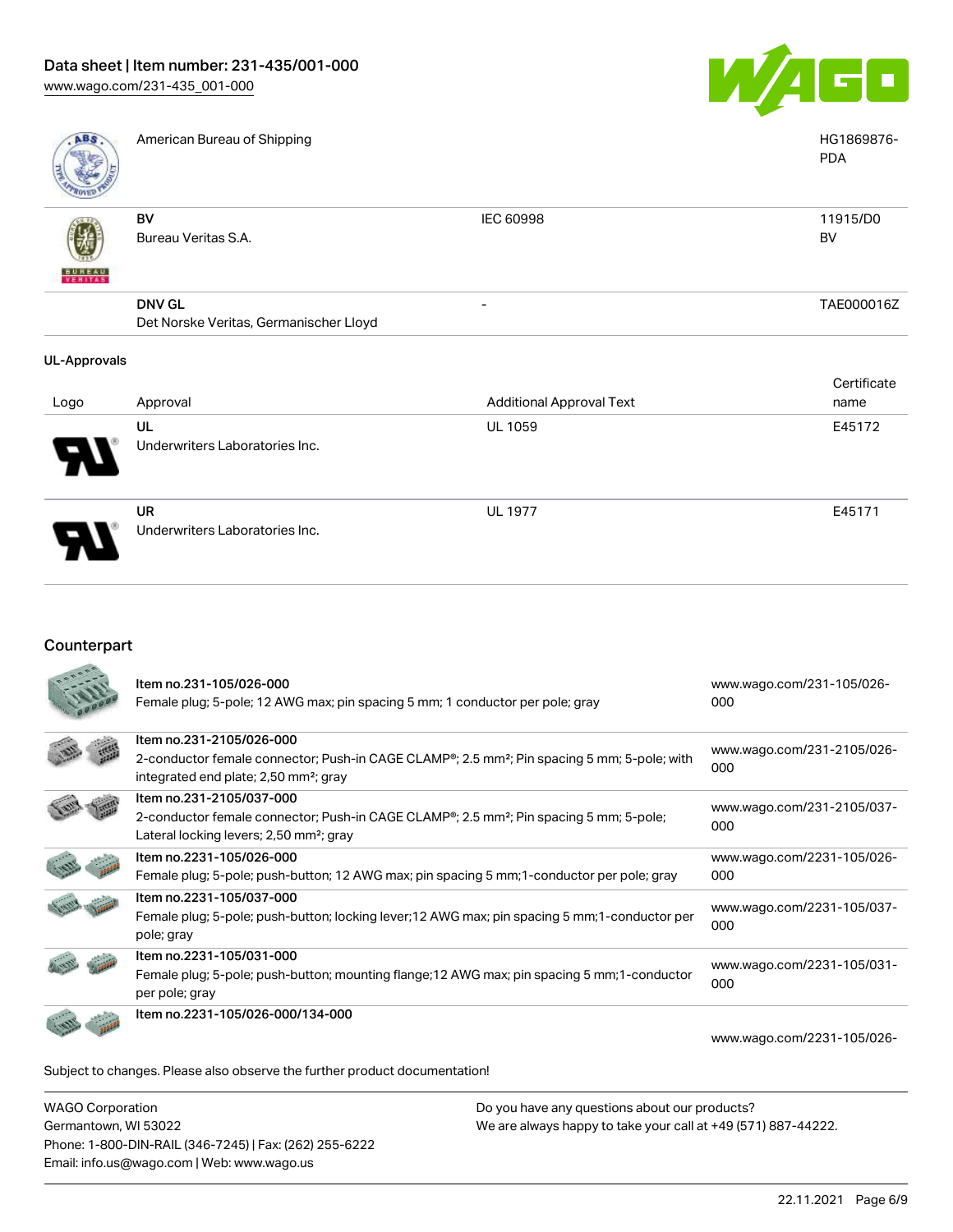[www.wago.com/231-435\\_001-000](http://www.wago.com/231-435_001-000)



|    | Female plug; 5-pole; push-button; with strain relief plate; 12 AWG max; pin spacing 5 mm; 1-<br>conductor per pole; gray                                                 | 000/134-000                               |
|----|--------------------------------------------------------------------------------------------------------------------------------------------------------------------------|-------------------------------------------|
|    | Item no.2231-105/037-000/134-000<br>Female plug; 5-pole; push-button; locking lever with strain relief plate; 12 AWG max; pin spacing 5<br>mm;1-conductor per pole; gray | www.wago.com/2231-105/037-<br>000/134-000 |
|    | Item no.2231-105/102-000<br>Female plug; 5-pole; push-button; with integrated end plate; 12 AWG max; pin spacing 5 mm; 1-<br>conductor per pole; gray                    | www.wago.com/2231-105/102-<br>000         |
|    | Item no.231-105/031-000<br>Female plug; 5-pole; mounting flange; 12 AWG max; pin spacing 5 mm; 1 conductor per pole; gray                                                | www.wago.com/231-105/031-<br>000          |
|    | Item no.231-105/102-000<br>Female plug; 5-pole; with integrated end plate; 12 AWG max; pin spacing 5 mm; 1 conductor per<br>pole; gray                                   | www.wago.com/231-105/102-<br>000          |
|    | Item no.231-105/037-000<br>Female plug; 5-pole; locking lever; 12 AWG max; pin spacing 5 mm; 1 conductor per pole; gray                                                  | www.wago.com/231-105/037-<br>000          |
|    | Item no.232-105/026-000<br>1-conductor female connector, angled; CAGE CLAMP®; 2.5 mm <sup>2</sup> ; Pin spacing 5 mm; 5-pole; 2,50<br>$mm2$ ; gray                       | www.wago.com/232-105/026-<br>000          |
| g) | Item no.232-205/026-000<br>1-conductor female connector, angled; CAGE CLAMP <sup>®</sup> ; 2.5 mm <sup>2</sup> ; Pin spacing 5 mm; 5-pole; 2,50<br>$mm2$ ; gray          | www.wago.com/232-205/026-<br>000          |

# Optional accessories

#### Coding

| Intermediate plate |                                                                  |                      |
|--------------------|------------------------------------------------------------------|----------------------|
|                    | Item no.: 231-500<br>Spacer; for formation of groups; light gray | www.wago.com/231-500 |
| Coding             |                                                                  |                      |
|                    | Item no.: 231-129<br>Coding key; snap-on type; light gray        | www.wago.com/231-129 |

# **Downloads Documentation**

# Additional Information

| Technical explanations | 2019 Apr 3 | pdf    | Download |
|------------------------|------------|--------|----------|
|                        |            | 2.0 MB |          |

# CAD files

#### CAD data

| WAGO Corporation                                       | Do you have any questions about our products?                 |
|--------------------------------------------------------|---------------------------------------------------------------|
| Germantown, WI 53022                                   | We are always happy to take your call at +49 (571) 887-44222. |
| Phone: 1-800-DIN-RAIL (346-7245)   Fax: (262) 255-6222 |                                                               |
| Email: info.us@wago.com   Web: www.wago.us             |                                                               |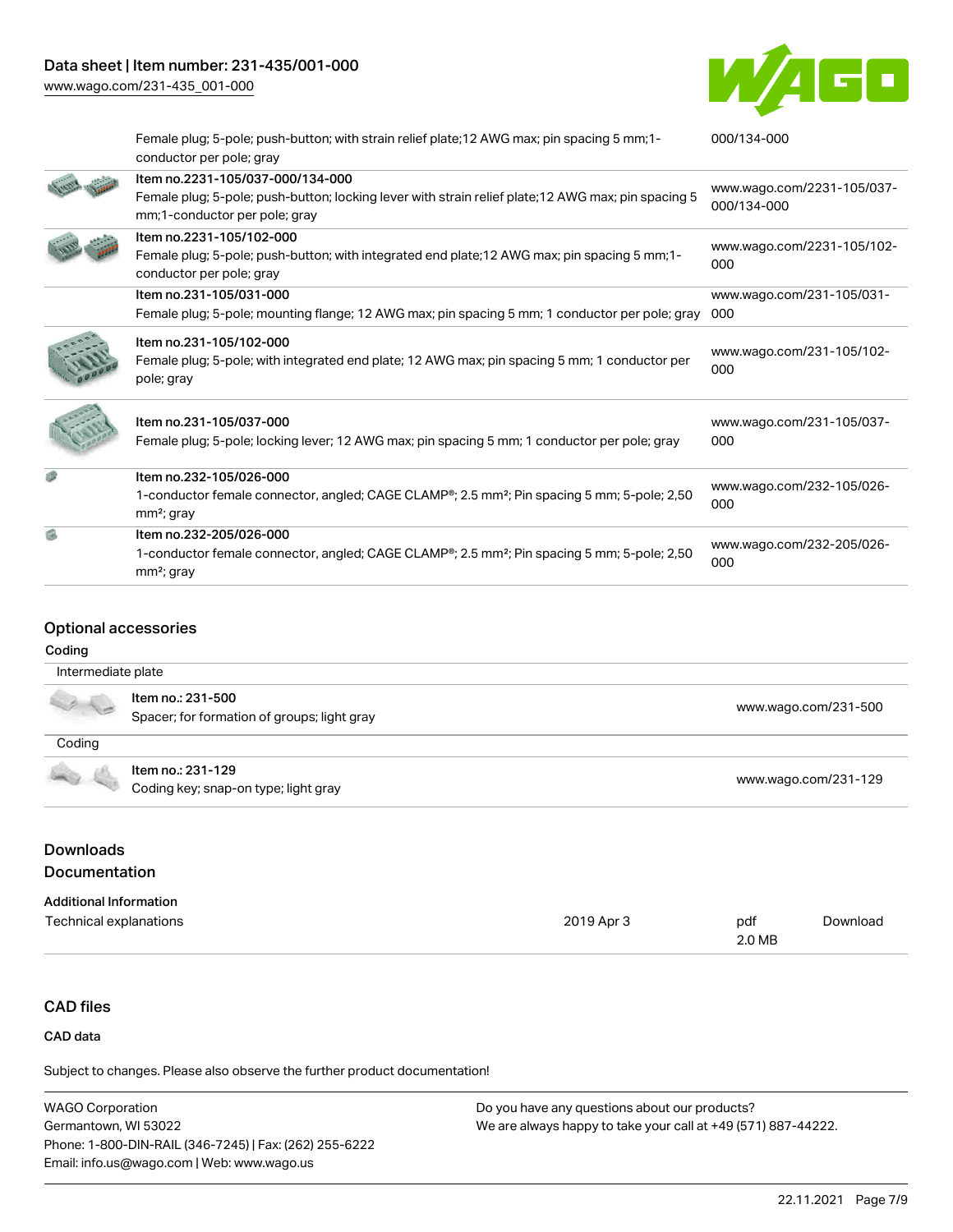

| 2D/3D Models 231-435/001-000                                                                                                                                           | URL        | Download |
|------------------------------------------------------------------------------------------------------------------------------------------------------------------------|------------|----------|
| <b>CAE</b> data                                                                                                                                                        |            |          |
| EPLAN Data Portal 231-435/001-000                                                                                                                                      | URL        | Download |
| ZUKEN Portal 231-435/001-000                                                                                                                                           | <b>URL</b> | Download |
| EPLAN Data Portal 231-435/001-000                                                                                                                                      | <b>URL</b> | Download |
| <b>PCB Design</b>                                                                                                                                                      |            |          |
| Symbol and Footprint 231-435/001-000                                                                                                                                   | URL        | Download |
| CAx data for your PCB design, consisting of "schematic symbols and PCB footprints",<br>allow easy integration of the WAGO component into your development environment. |            |          |
| Supported formats:                                                                                                                                                     |            |          |
| Accel EDA 14 & 15                                                                                                                                                      |            |          |
| П<br>Altium 6 to current version                                                                                                                                       |            |          |
| ш<br>Cadence Allegro                                                                                                                                                   |            |          |
| DesignSpark                                                                                                                                                            |            |          |
| Eagle Libraries<br>ш                                                                                                                                                   |            |          |
| Ш<br>KiCad                                                                                                                                                             |            |          |
| Mentor Graphics BoardStation                                                                                                                                           |            |          |
| $\blacksquare$<br>Mentor Graphics Design Architect                                                                                                                     |            |          |
| ш<br>Mentor Graphics Design Expedition 99 and 2000                                                                                                                     |            |          |
| OrCAD 9.X PCB and Capture<br>Ш                                                                                                                                         |            |          |
| $\blacksquare$<br>PADS PowerPCB 3, 3.5, 4.X, and 5.X                                                                                                                   |            |          |
| П<br>PADS PowerPCB and PowerLogic 3.0                                                                                                                                  |            |          |
| Ш<br>PCAD 2000, 2001, 2002, 2004, and 2006                                                                                                                             |            |          |
| Ш<br>Pulsonix 8.5 or newer                                                                                                                                             |            |          |
| <b>STL</b>                                                                                                                                                             |            |          |
| 3D STEP                                                                                                                                                                |            |          |
| TARGET 3001!<br><b>The State</b>                                                                                                                                       |            |          |
| View Logic ViewDraw                                                                                                                                                    |            |          |
| Quadcept                                                                                                                                                               |            |          |
| Zuken CadStar 3 and 4<br>Ш                                                                                                                                             |            |          |
| Zuken CR-5000 and CR-8000                                                                                                                                              |            |          |
| PCB Component Libraries (EDA), PCB CAD Library Ultra Librarian                                                                                                         |            |          |
| Subject to changes. Please also observe the further product documentation!                                                                                             |            |          |
|                                                                                                                                                                        |            |          |

WAGO Corporation Germantown, WI 53022 Phone: 1-800-DIN-RAIL (346-7245) | Fax: (262) 255-6222 Email: info.us@wago.com | Web: www.wago.us